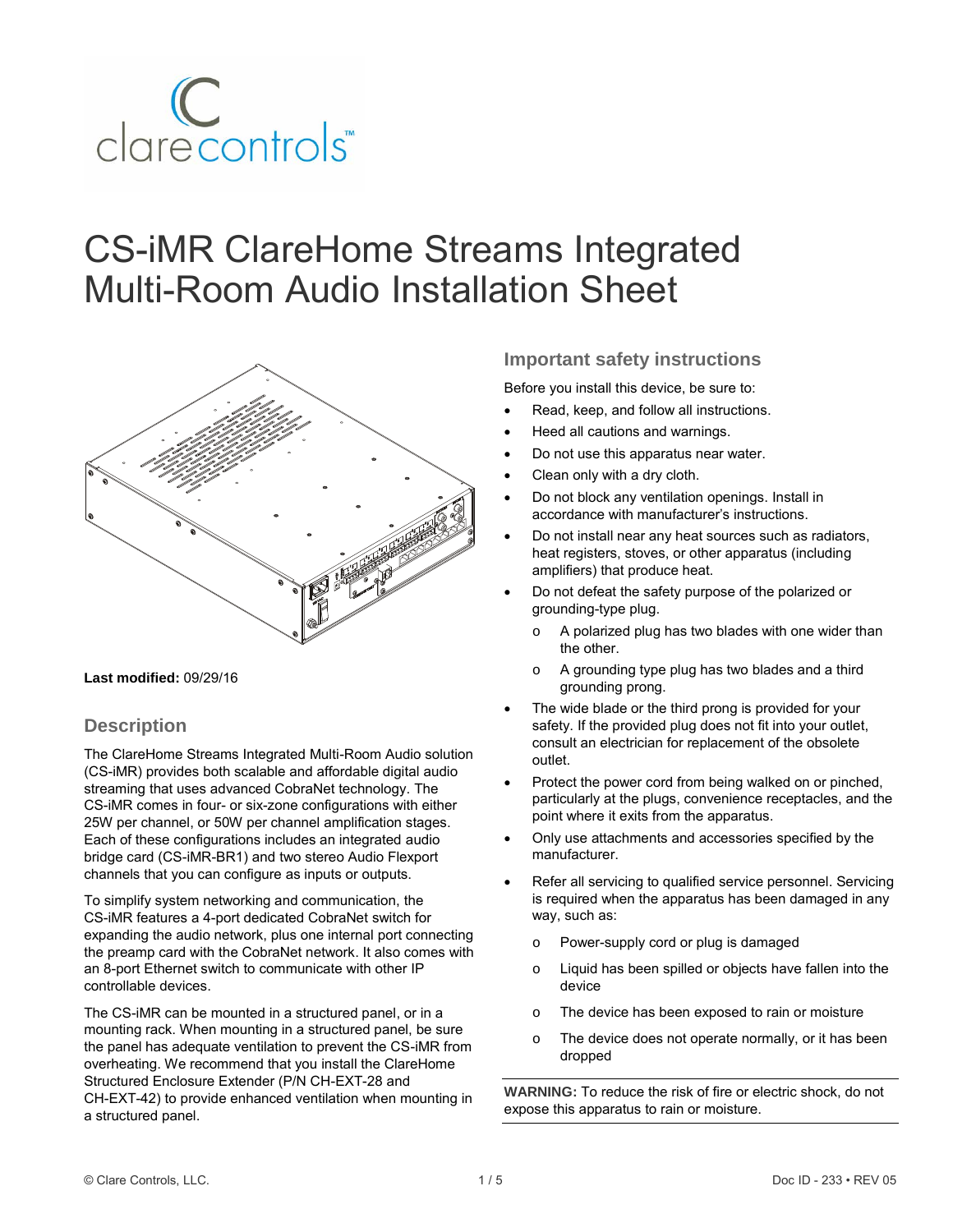### **Installation**

The CS-iMR can be mounted in a structured panel or in a mounting rack.

### **Mounting in a panel**

When mounting the CS-iMR in a structured panel, you will need to order and install the ClareHome Structured Enclosure Extender (P/N CH-EXT-28 or CH-EXT-42) before mounting the CS-iMR. The Extender provides needed ventilation and protects against heat build-up.

Remove all contents from the CS-iMR packaging and ensure that you have the following items.

- 1 CS-iMR device
- 1 North American power cord
- 1 Patch cable (Cat 6, 1 ft., for use with the audio bridge card (CH-iMR-BR1))
- 1 USB cable (for use with the audio bridge card (CH-iMR-BR1))
- 4 Mounting brackets (for use with structured panel mounting)
- 8 6-20 × 3/8 in. self-drilling screws (for use with structured panel mounting, 2 extra screws provided)

**Note:** Use a power drill to secure the eight 6-20 × 3/8 in. screws into the panel.

• 6 4-position Euro-style connectors (use for speakers) (4 connectors included with the CS-iMR 4-25)

**WARNING:** Read all instructions before attempting to install the equipment. Failure to follow directions can cause bodily injury and/or damage the equipment.

### **To mount the CS-iMR in a panel:**

- 1. Install the ClareHome Structured Enclosure Extender in accordance with the instructions included in the Extender kit.
- 2. Remove the eight screws from sides of CS-iMR. See Figure 1.
- 3. Using the same screws, attach the four mounting brackets to the sides of the CS-iMR.
- 4. Place the CS-iMR in the structured panel 3.5 in. (8.9 cm) from the top of the panel box to ensure the plug fits properly. See Figure 2.
- 5. Attach the CS-iMR to the panel box by using a power drill to drive four of the 6-20 × 3/8 in. self-drilling screws though the bracket holes and into the back of the panel brackets. See Figure 2.

**Note:** Ensure the holes in the brackets on the sides of the CS-iMR **do not** line up with the holes in the back of the panel box so you have a solid surface to attach to the brackets. Also, be sure to place each 6-20 × 3/8 in. self-drilling screw in the center of the bracket hole.

**Figure 1: Caption for the product ID figure**



**Figure 2: Caption for the product ID figure**

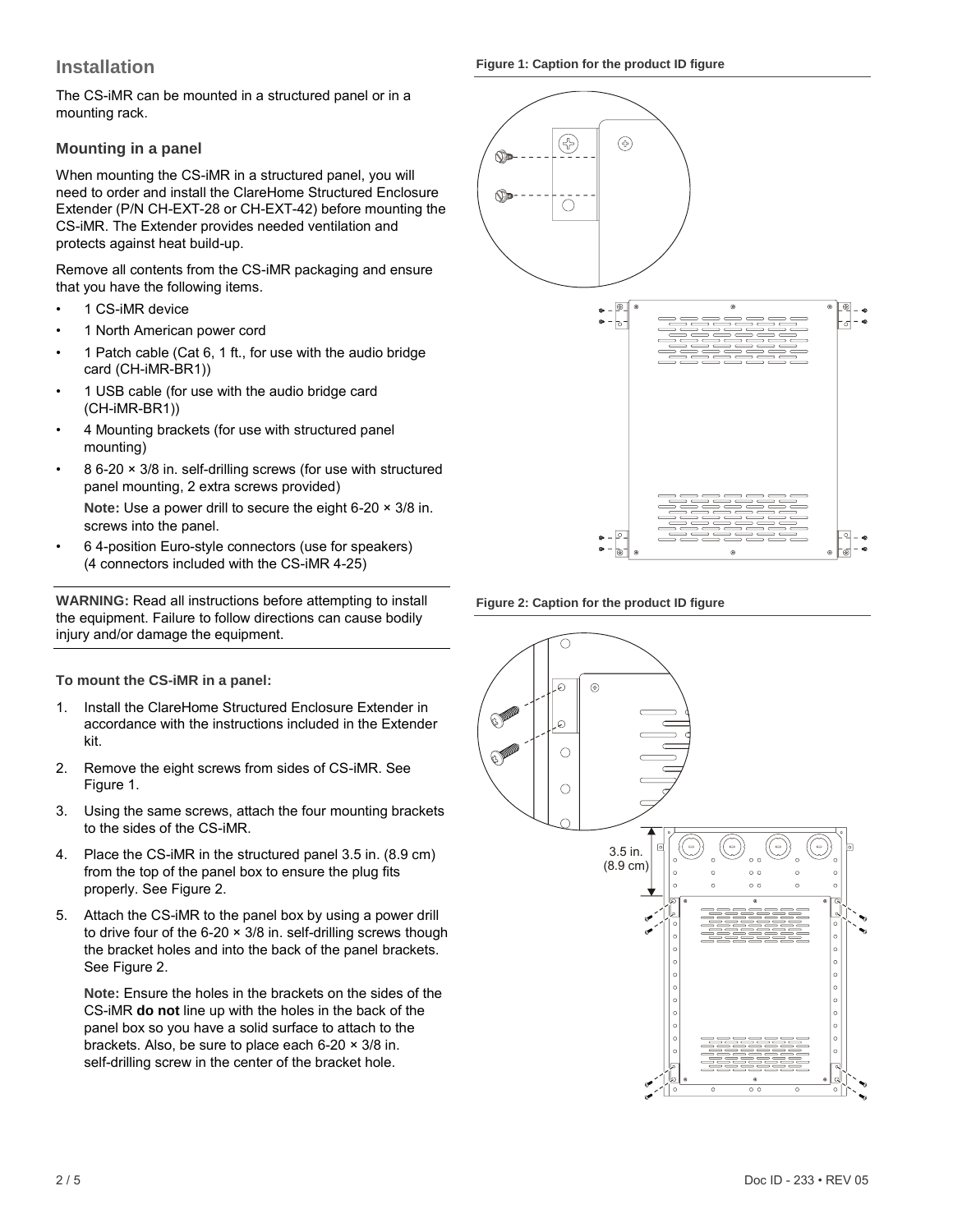#### **To connect power to the CS-iMR in the panel:**

**Caution:** Before attaching the power cord to the CS-iMR, ensure the power switch is in the Off position.

- 1. Plug one end of the power cord into the power receptacle at the top of the CS-iMR. See Figure 3, item 1.
- 2. Place the power cord on the left side, between the CS-iMR and the panel's sidewall.
- 3. Insert the 3-prong end of the North American power cord through the bottom of the panel box (where the hole was cut out), and then plug it into the electrical outlet. See Figure 3, items 3 and 4.
- 4. Do not turn on power to the CS-iMR until you have made all your device connections. See ["Connecting devices to](#page-3-0)  [the CS-iMR"](#page-3-0) on page [4.](#page-3-0)

#### **Figure 3: Connect cords**



#### **Mounting the IMR in a Rack**

When mounting the CS-iMR in a rack, you will need to order and install a rack mount kit (P/N CS-IMR-RMK). Remove all contents from the kit packaging and ensure that you have the following items.

- 1 Left mounting bracket
- 1 Right mounting bracket
- 1 Front panel
- 2 Shims
- 12 6-32 × .5 in. black screws (2 extra screws included)
- 5 10-32 × .75 in. black rack mounting screws, 1 extra screw included

**To mount the CS-iMR in a rack:**

- 1. Place the CS-iMR unit on a scratchproof surface, upside down so that the text at the back of the unit is facing up.
- 2. Remove the three screws on each side of the iMR, (the sides with venting and no connections), and discard those screws. See Figure 4.
- 3. Remove the two screws from each side, approximately in the center of the unit, and discard those screws.
- 4. Place the front panel bracket over the front of the CS-iMR matching up screw holes on the sides.
- 5. Place the right and left ear brackets on each side of the front panel bracket and align the holes with the holes on the front panel and the CS-iMR.
- 6. Insert six 6-32 × .5 in. screws (three on each side) though the holes and tighten. See Figure 4.
- 7. Place the shims between the ear brackets and the CS-iMR (approximately in the center of the CS-iMR), and then align the shims so that they line up evenly with the top of the CS-iMR chassis.
- 8. Insert four 6-32 × .5 in. screws (two on each side) though the holes in each ear bracket, shim, and CS-iMR, and then tighten the screws. See Figure 4.
- 9. Flip over the assembly so that the top of the CS-iMR is facing up, and then slide the assembly into the mounting rack.

**Note:** Be sure to leave at least 1U of spacing (1.75 in. (4.45 cm)) above and below the CS-IMR when mounting it in the rack.

10. Mount the assembly in the rack using four 10-32 × .75 in. black rack mounting screws. See Figure 5.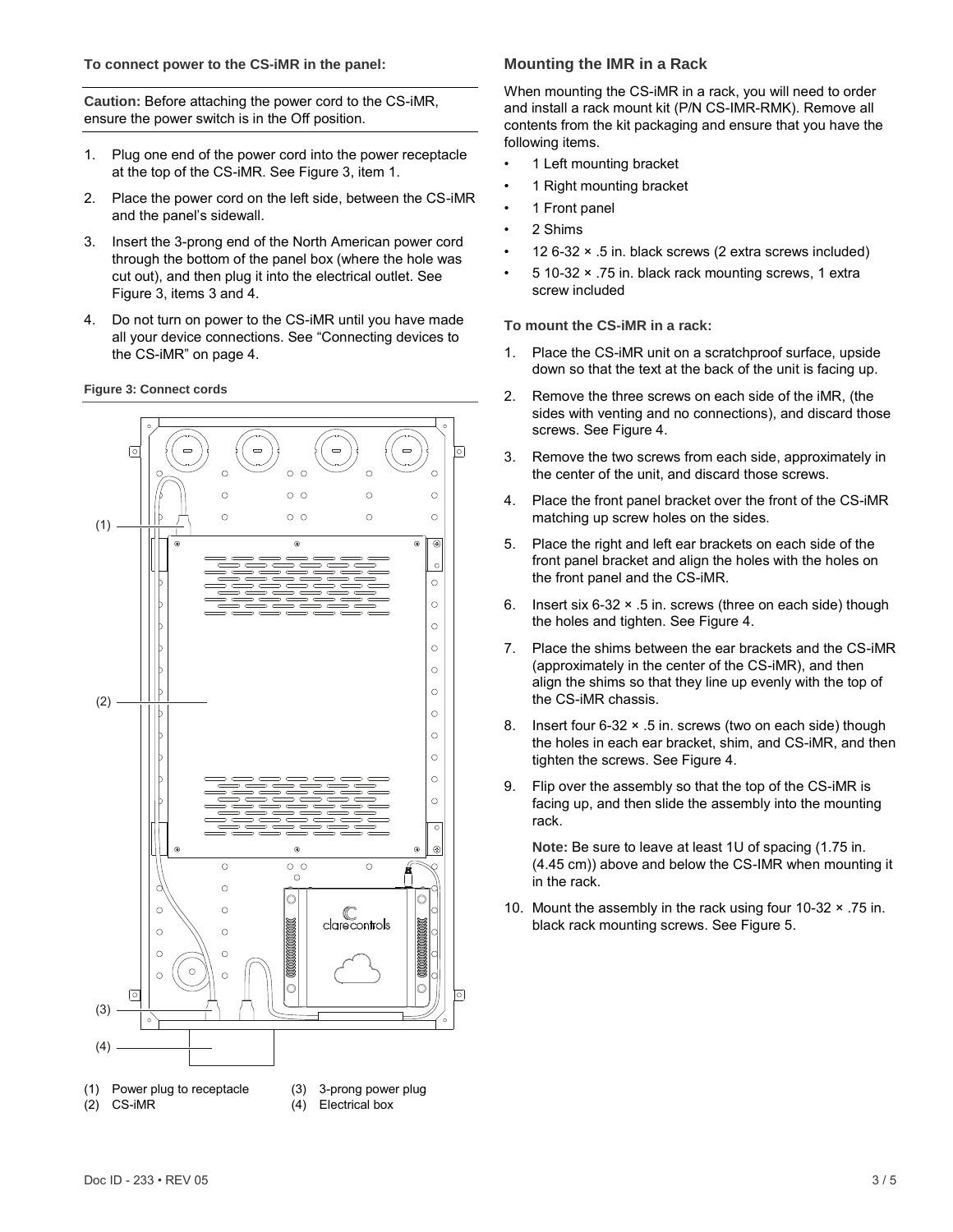

**Figure 5: Mount in rack**



### <span id="page-3-0"></span>**Connecting devices to the CS-iMR**

Before connecting devices, install the CLIQ.host in accordance with the instructions included with the CLIQ.host. See *CLIQ.host Controller Installation Sheet*, Doc ID 2014-07-613.

Record each device's MAC address, labeled on the bottom of each device. Record the UUID for the CLIQ.host. Your system programmer will need this information when configuring the CS-iMR.

**To connect the CS-iMR:**

- 1. Install a ground wire (not included) from the CS-iMR chassis grounding screw to an external ground. See Figure 6, item 5.
- 2. Connect the USB Ethernet cable (included in CLIQ.host packaging) to the Ethernet port on the back of the CLIQ.host, and then connect the other end to the Ethernet port (CobraNet) on the CS-iMR. See Figure 6, item 8.
- 3. Connect the patch cable (included) to a CobraNet jack on the CS-iMR and the other end to the CobraNet jack on the audio bridge card (CS-iMR-BR1). See Figure 6, item 4.
- 4. Connect one end of the USB cable (included) to the USB port on the CLIQ.host, and then the other end to the USB

port on the audio bridge card (CS-iMR-BR1). See Figure 6, item 9.

**Note:** The USB cloud hub is used to convert the transmission signal from the 1.0 USB port on the CLIQ.host to the 2.0 USB port on the CS-iMR.

- 5. Connect your speaker cables to the Speaker Output jacks using the Euro-style connectors (included). See Figure 6, item 2.
- 6. Connect any input or output devices to the Flexports, as programmed in ClareHome Fusion. See Figure 6, item 3.
- 7. Turn the red switch on CS-iMR to Reset position to start the unit and all connected devices. See Figure 6, item 6.

#### **Figure 6: CS-iMR, CH-iMR-BR1, and CLIQ connections**



- (1) CS-iMR
- (2) Speaker outputs
- (3) Audio Flexports
- CS-iMR to CS-iMR-BR1 CobraNet connection
- (5) Chassis ground screw
- (6) Power switch
- (7) Not used
- (8) Ethernet adapter for CobraNet
- (9) CS-iMR-BR1 to CLIQ USB
- connection (10) CS-iMR-BR1
- (11) CLIQ host controller
- 
-